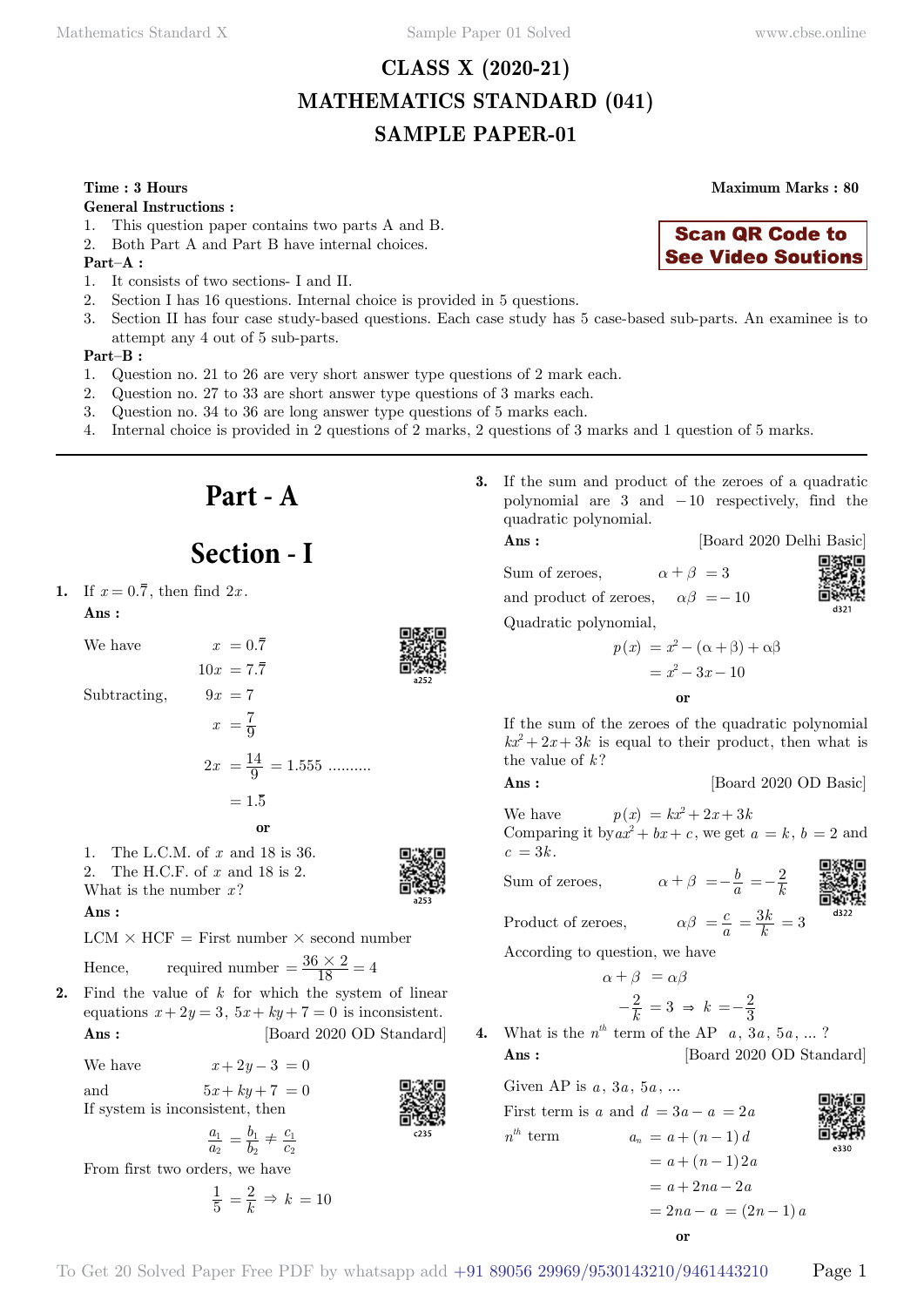What is the common difference of the AP  $\frac{1}{p}$ ,  $\frac{1-p}{p}$  $, \frac{1-2p}{p}, \ldots?$ [Board 2020 OD Standard]

Given AP is 
$$
\frac{1}{p}, \frac{1-p}{p}, \frac{1-2p}{p}
$$
 ...

Common difference

$$
d = \frac{1-p}{p} - \frac{1}{p} = \frac{1-p-1}{p} = \frac{-p}{p} = -1
$$

**5.**  $\triangle ABC$  is an equilateral triangle of side  $2a$ , then length of one of its altitude is ................... .

**Ans :** [Board 2020 Delhi Standard]  $\triangle ABC$  is an equilateral triangle as shown below, in which  $AD \perp BC$ .



Using Pythagoras theorem we have

$$
AB2 = (AD)2 + (BD)2
$$

$$
(2a)2 = (AD)2 + (a)2
$$

$$
4a2 - a2 = (AD)2
$$

$$
(AD)2 = 3a2
$$

$$
AD = a\sqrt{3}
$$

Hence, the length of attitude is  $a\sqrt{3}$ .

**6.** In the given figure, if  $\angle A = 90^\circ, \angle B = 90^\circ, \overline{OB} = 4.5$ cm  $OA = 6$  cm and  $AP = 4$  cm then find *QB*.



**Ans :** [Board Term-1, 2015]

In  $\triangle$ *PAO* and  $\triangle$ *QBO* we have

 $\angle A = \angle B = 90^\circ$ 

Vertically opposite angle,

Thus T*PAO* ~T*QBO*

$$
\angle POA = \angle QOB
$$
  
\n
$$
\Delta PAO \sim \Delta QBO
$$
  
\n
$$
\frac{OA}{OB} = \frac{PA}{QB}
$$
  
\n
$$
\frac{6}{4.5} = \frac{4}{QB}
$$
  
\n
$$
QB = \frac{4 \times 4.5}{6} = 3 \text{ cm}
$$

Thus  $QB = 3$  cm

**7.** In the adjoining figure, what is the length of *BC* ?

$$
A \longrightarrow 30^{\circ}
$$

 **Ans :**

**8.** Prove that

In  $\triangle ABC$ ,  $\sin 30^\circ = \frac{BC}{AC}$ 2  $\frac{1}{2} = \frac{BC}{6}$ 

$$
BC = 3 \,\mathrm{cm}
$$

(1 + 
$$
\tan A - \sec A
$$
) × (1 +  $\tan A + \sec A$ ) = 2 tan A  
Ans: [Board 2020 Delhi Basic]

LHS = 
$$
(1 + \tan A - \sec A) \times (1 + \tan A + \sec A)
$$
  
\n=  $(1 + \tan A)^2 - \sec^2 A$   
\n=  $1 + \tan^2 A + 2 \tan A - \sec^2 A$   
\n=  $\sec^2 A + 2 \tan A - \sec^2 A$   
\n=  $2 \tan A =$  RHS

**9.** A pole casts a shadow of length  $2\sqrt{3}$  m on the ground, when the Sun's elevation is 60º. Find the height of the pole.

**Ans :** [Board Term-2 Foreign 2015]

Let the height of pole be *h*. As per given in question we have drawn figure below.



 $h = 2\sqrt{3} \tan 60^{\circ}$  $= 2\sqrt{3} \times \sqrt{3} = 6$  m

**10.** In the given figure, *AOB* is a diameter of the circle with centre *O* and *AC* is a tangent to the circle at *A* . If  $\angle BOC = 130^{\circ}$ , the find  $\angle ACO$ .

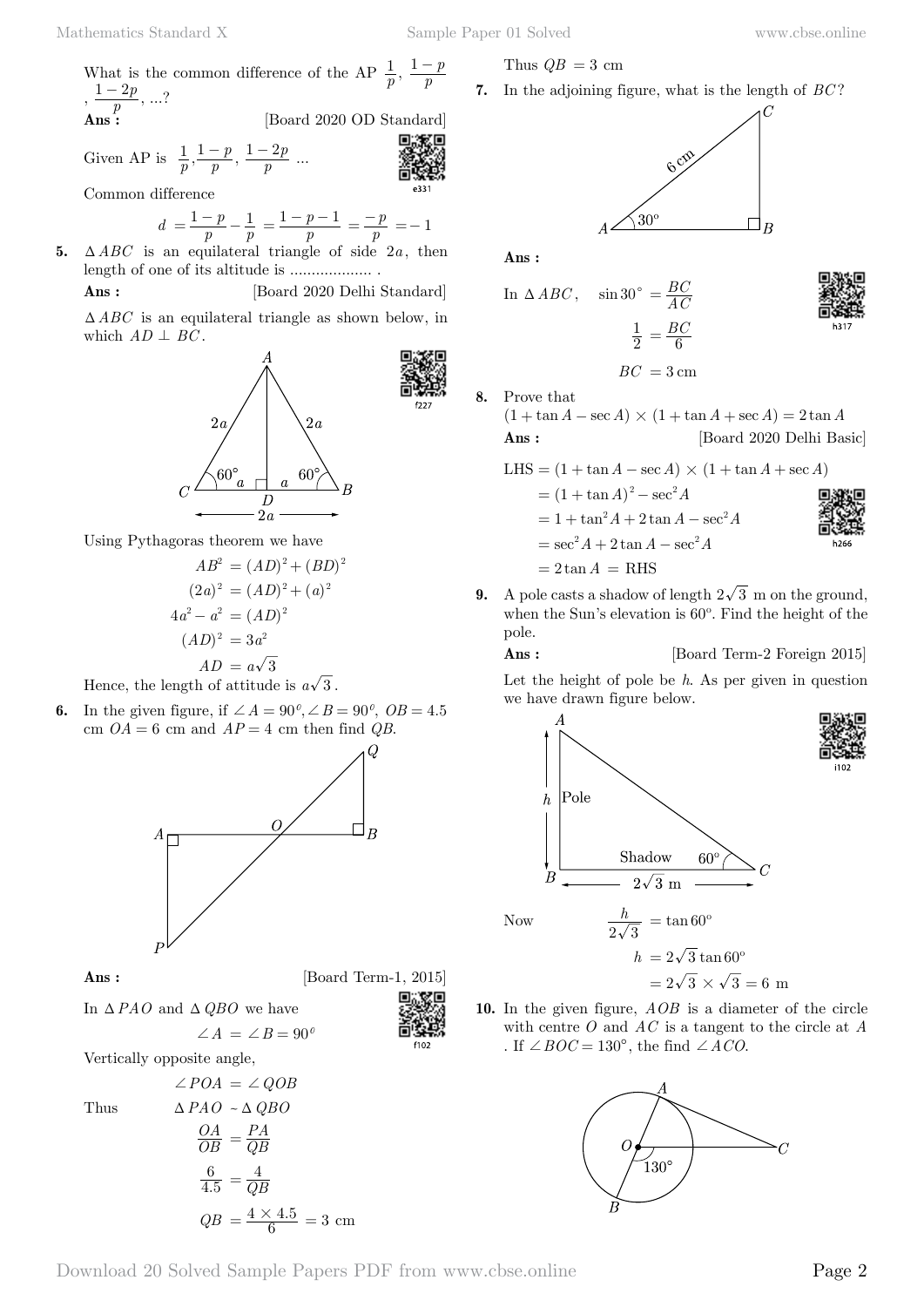$$
\mathbf{Ans:}\quad
$$

$$
[Board Term-2 Foreign 2016]
$$

Here *OA* is radius and *AC* is tangent at *A*, since radius is always perpendicular to tangent, we have

$$
\angle OAC = 90^{\circ}
$$
  
From exterior angle property,  

$$
\angle BOC = OAC + \angle ACO
$$

$$
130^{\circ} = 90^{\circ} + \angle ACO
$$

$$
\angle ACO = 130^{\circ} - 90^{\circ} = 40^{\circ}
$$

11. If *PQ* and *PR* are two tangents to a circle with centre 
$$
O
$$
. If  $\angle QPR = 46^{\circ}$  then find  $\angle QOR$ .



**Ans :** [Board Term-2 Delhi 2014]

We have  $\angle$  *QPR* = 46<sup>°</sup>

Since  $\angle QOR$  and  $\angle QPR$  are supplementary angles  $\angle QOR + \angle QPR = 180^\circ$ 

$$
\angle QOR + 46^{\circ} = 180^{\circ}
$$
  
 $\angle QOR = 180^{\circ} - 46^{\circ} = 134^{\circ}$ 

**12.** If the perimeter and the area of the circle are numerically equal, then find the radius of the circle. **Ans :** [Board Term-2, 2012 Set(13)]

Perimeter of the circle  $=$  area of the circle.

$$
2\pi r = \pi r^2
$$

In given fig., *O* is the centre of a circle. If the area of the sector *OAPB* is  $\frac{5}{36}$  times the area of the circle, then find the value of *x*.



## **Ans :** [Board Term-2 2012]

Area of the sector,

$$
A_{\sim} = \frac{\pi r^2 \theta}{360^{\circ}}
$$

Area of sector *OAPB* is  $\frac{5}{36}$  times the area of circle.

Thus 
$$
\pi r^2 \times \frac{x}{360} = \frac{5}{36} \pi r^2
$$

$$
\frac{x}{360} = \frac{5}{36}
$$

$$
x = 50^{\circ}
$$

**13.** The total surface area of the given solid figure is .......... .





$$
{\bf Ans:}
$$

[Board 2020 SQP Standard]

Given figure is combination of right circular cone and cylinder.

Total surface area

$$
=
$$
 Area of base of cylinder+

+ Curved surface area of cylinder+

+ Curved surface area of cone

$$
= \pi r^2 + 2\pi rh + \pi rl
$$

$$
= \pi r(r + 2h + l)
$$

**14.** A cylinder, a cone and a hemisphere have same base and same height. Find the ratio of their volumes.

**Ans :** [Board Term-2 Delhi 2014]

$$
V_{\text{cylinder}}: V_{\text{cone}}: V_{\text{hemisphere}} = \pi r^2 h : \frac{1}{3} \pi r^2 h : \frac{2}{3} \pi r^3
$$
  
=  $\pi r^2 r : \frac{1}{3} \pi r^2 r : \frac{2}{3} \pi r^3$   $(h = r)$   
=  $1 : \frac{1}{3} : \frac{2}{3}$ 

**15.** Find the class marks of the classes 20-50 and 35-60. **Ans :** [Board 2020 OD Standard]

 $= 3:1:2$ 

Class mark of 
$$
20 - 50 = \frac{20 + 50}{2}
$$
  
\n
$$
= \frac{70}{2} = 35
$$
 and  
\nClass mark of  $35 - 60 = \frac{35 + 60}{2}$   
\n
$$
= \frac{95}{2} = 47.5.
$$

If the median of a series exceeds the mean by 3, find by what number the mode exceeds its mean?

| Ans:            |                                       | [Board Term-1, 2015] |
|-----------------|---------------------------------------|----------------------|
| We have         | $M_d = M+3$                           |                      |
| N <sub>ow</sub> | $M_{\rm e} = 3M_{\rm d} - 2M_{\rm e}$ |                      |
|                 | $=3(M+3)-2M$                          | n153                 |
|                 | $=3M+9-2M=M+9$                        |                      |

Hence mode exceeds mean by 9.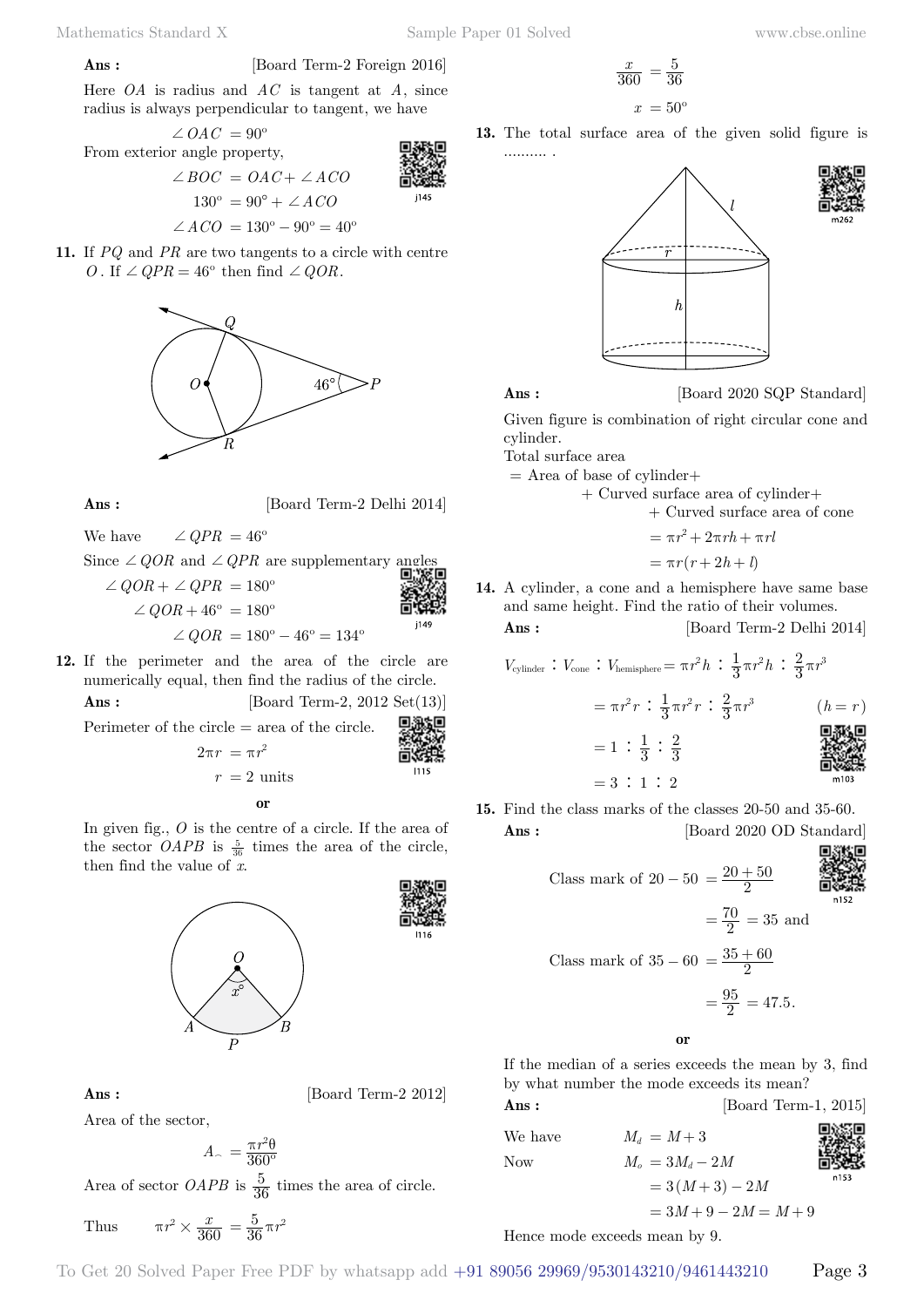**16.** Median of a data is 52.5 and its mean is 54, use empirical relationship between three measure of central tendency to find its mode.

**Ans :** [Board Term-1 2012]

 $Median \t M_d = 52.5$ and mean  $M = 54$ Now  $3M_d = M_o + 2M$ 

 $3 \times 52.5 = M_o + 2 \times 54$ 

Mode  $M_o = 157.5 - 108 = 49.5$ 

# **Section II**

**Case study-based questions are compulsory. Attempt any 4 sub parts from each question. Each question carries 1 mark.**

**17.** RK Fabricators has got a order for making a frame for machine of their client. For which, they are using a AutoCAD software to create a constructible model that includes the relevant information such as dimensions of the frame and materials needed.



The frame will have a solid base and will be cut out of a piece of steel. The final area of the frame should be 54 sq m. The digram of frame is shown below.



In order to input the right values in the AutoCAD software, the engineer needs to calculate some basic values.

- (i) What are the dimensions of the outer frame ?
	- (a)  $(10 + x)$  and  $(5 + x)$
	- (b)  $(10 x)$  and  $(5 x)$
	- (c)  $(10 + 2x)$  and  $(5 + 2x)$
	- (d)  $(10 2x)$  and  $(5 2x)$
- (ii) A metal sheet of minimum area is used to make the frame. What should be the minimum area of metal sheet before cutting ? (a)  $4x^2 + 30x + 50$  (b)  $x^2 + 27x + 55$

(c) 
$$
5x^2 + 30
$$
 (d)  $4x^2 + 50$ 

- (iii) What is the area of required final metal frame ? (a)  $4x^2 + 30x + 50$  m<sup>2</sup> (b)  $x^2 + 27x + 55$  m<sup>2</sup>
	- (c)  $4x^2 + 50x$  m<sup>2</sup> (d)  $4x^2 + 30x$  m<sup>2</sup>
- (iv) If the area of the frame is 54 sq m, what is the value of *x* ?
	- (a) 0.75 m (b) 3.0 m (c) 1.5 m (d) 1.8 m
- (v) What is the perimeter of the frame? (a) 36 m (b) 42 m
	- (c) 45 m (d) 39 m

 **Ans :**

(i) Length  $= (10 + x + x) = (10 + 2x)$  $\text{Breadth} = (5 + x + x) = (5 + 2x) \text{ cm}$ Thus (c) is correct option. (ii) Length of steel plate,  $l = (10 + 2x)$ Breadth of steel plate,  $b = (5 + 2x)$ Area of steel plate,  $A = lb$  $= (10 + 2x)(5 + 2x)$  $= 50 + 10x + 20x + 4x^2$  $= 50 + 30x + 4x^2$  $A = 4x^2 + 30x + 50$ Thus (a) is correct option. (iii) Area of frame to be cut =  $10 \times 5 = 50$  m<sup>2</sup> Area of frame left  $= 4x^2 + 30x + 50 - 50$  $= 4x<sup>2</sup> + 30x$  m<sup>2</sup> Thus (d) is correct option. (iv) Here, area of frame  $=54 \text{ m}^2$  $4x^2 + 30x = 54$  $2x^2 + 15x - 27 = 0$  $2x^2 + 18x - 3x - 27 = 0$  $(x+9)(2x-3) = 0$  $x = 1.5$  or  $-9$ Thus (c) is correct option.

(v) Perimeter of frame = Perimeter of Outside Rectangle

> $= 2( 10 + 2x + 5 + 2x )$  $= 2(15 + 4x)$  $= 2(15 + 4 \times 1.5) = 42$  m

Thus (b) is correct option.

**18.** Resident Welfare Association (RWA) of a Gulmohar Society in Delhi have installed three electric poles *A*, *B* and *C* in a society's common park. Despite these three poles, some parts of the park are still in dark. So, RWA decides to have one more electric pole *D* in the park.



 $b40'$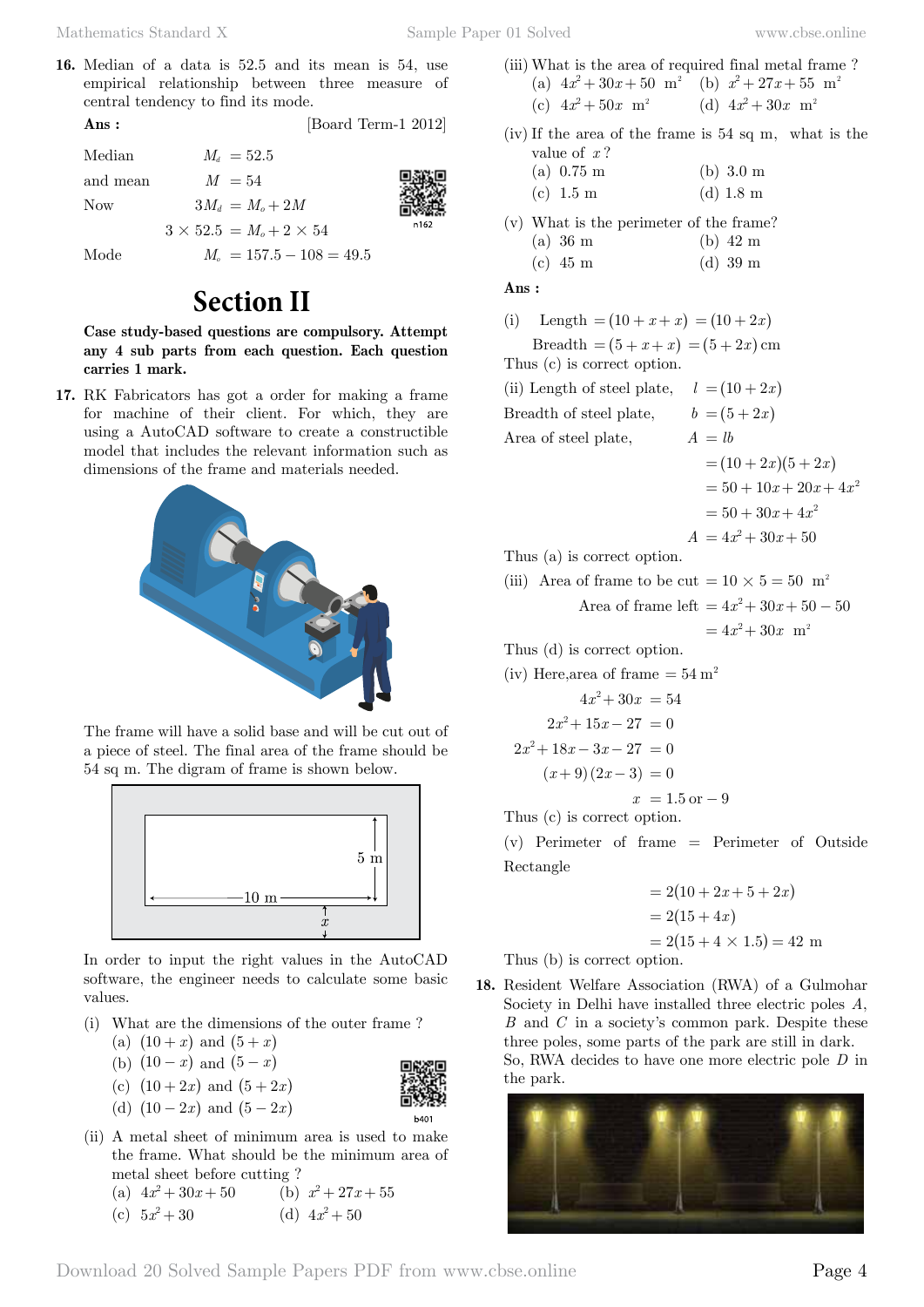The park can be modelled as a coordinate systems given below.



On the basis of the above information, answer any four of the following questions:

(i) What is the position of the pole *C* ?

| (a) $(4, 5)$ | (b) $(5, 4)$ |
|--------------|--------------|
| (c) $(6, 5)$ | (d) $(5, 6)$ |

- (ii) What is the distance of the pole *B* from the corner *O* of the park ?
	- (a)  $6\sqrt{2}$  units (b)  $3\sqrt{2}$  units
	- (c)  $6\sqrt{3}$  units (d)  $3\sqrt{3}$  units
- (iii) Find the position of the fourth pole *D* so that four points  $A, B, C$  and  $D$  form a parallelogram. (a)  $(5, 2)$  (b)  $(1, 5)$

| (c) $(1, 4)$ | (d) $(2, 5)$ |  |
|--------------|--------------|--|

(iv) What is the distance between poles *A* and *C* ?

|  | (a) $6\sqrt{2}$ units |  | (b) $3\sqrt{2}$ units |
|--|-----------------------|--|-----------------------|
|  | (c) $6\sqrt{3}$ units |  | (d) $3\sqrt{3}$ units |

(v) What is the distance between poles *B* and *D*?

|  | (a) $2\sqrt{3}$ units |  |  | (b) $\sqrt{28}$ units |
|--|-----------------------|--|--|-----------------------|
|--|-----------------------|--|--|-----------------------|

(c)  $6\sqrt{3}$  units (d)  $\sqrt{26}$  units

#### **Ans :**

(i) From the given digram we can easily get that position of the pole *C* (5, 4).

Thus (b) is correct option.

(ii) Coordinates of  $B$  are  $(6, 6)$ .

Distance from origin 
$$
= \sqrt{(6-0)^2 + (6-0)^2}
$$
  
=  $\sqrt{36 + 36} = 6\sqrt{2}$  units

Thus (a) is correct option.

(iii) If *ABCD* is a parallelogram, the diagonals bisects each other. Here *AC* and *BD* are diagonals.

Mid-point of 
$$
AC = \left(\frac{2+5}{2}, \frac{7+4}{2}\right) = (3.5, 5.5)
$$

Now, mid-point of diagonal,  $BD$  will be  $(3.5, 5.5)$  also. Let, the coordinates of *D* be  $(x, y)$ 

Now 
$$
\frac{6+x}{2} = 3.5
$$
 and  $\frac{6+y}{2} = 5.5$ 

$$
x = 1 \text{ and } y = 5
$$

Thus (b) is correct option.

(iv) Coordinates of *A* are (2, 7) and coordinates of *C* are (5, 4).

Distance between pole *A* and *C* ,

$$
AC = \sqrt{(5-2)^2 + (4-7)^2}
$$
  
=  $\sqrt{9+9} = 3\sqrt{2}$  units

Thus (b) is correct option. (v) Coordinates of *B* are (6, 6) and coordinates of *D* are (1, 5).

Distance between pole *B* and *D* ,

$$
BD = \sqrt{(6-1)^2 + (6-5)^2}
$$
  
=  $\sqrt{5^2 + 1^2}$   
=  $\sqrt{25 + 1} = \sqrt{26}$  units

Thus (d) is correct option.

**19.** A clinometer is a tool that is used to measure the angle of elevation, or angle from the ground,  $\Box$ in a right - angled triangle. We can use a clinometer to measure the height of tall things  $\Box$ that you can't possibly reach to the top of, i401 flag poles, buildings, trees.





Ravish got a clinometer from school lab and started the measuring elevation angle in surrounding. He saw a building on which society logo is painted on wall of building.



From a point *P* on the ground level, the angle of elevation of the roof of the building is  $45^{\circ}$ . The angle of elevation of the centre of logo is  $30^{\circ}$  from same point. The point  $P$  is at a distance of 24 m from the base of the building.

(i) What is the height of the building logo from ground ?

| (a) $8\sqrt{2}$ m | (b) $4\sqrt{3}$ m |
|-------------------|-------------------|
| (c) $8\sqrt{3}$ m | (d) $4\sqrt{2}$ m |

- (ii) What is the height of the building from ground ?
	- (a)  $24(3-\sqrt{3})$  m (b)  $8(3-\sqrt{3})$  m (c) 24 m (d) 32 m
- (iii) What is the aerial distance of the point *P* from the top of the building ?

(a) 
$$
24\sqrt{3}
$$
 m (b)  $24\sqrt{2}$  m

(c) 
$$
32\sqrt{3}
$$
 m (d)  $32\sqrt{2}$  m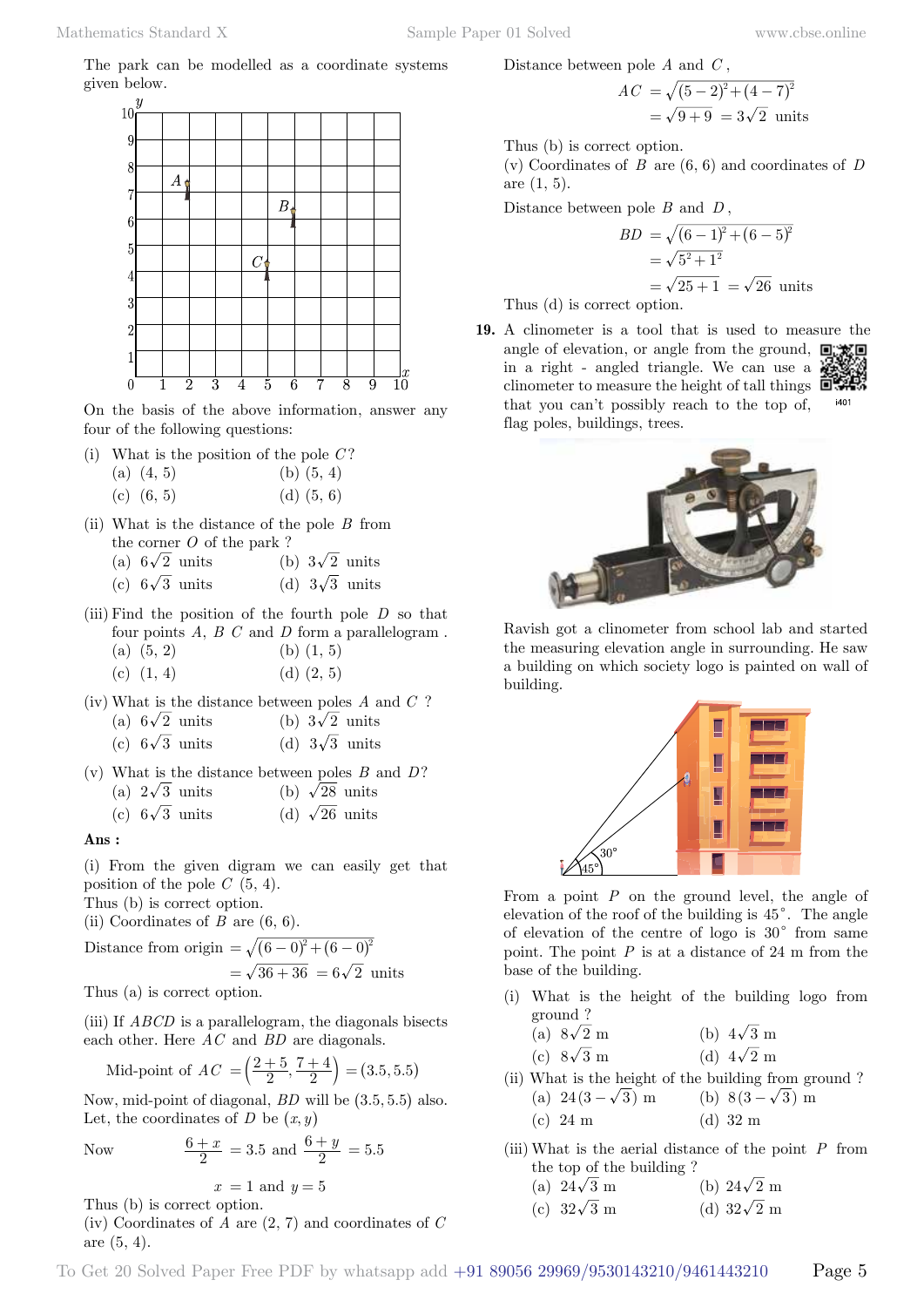(iv) If the point of observation *P* is moved 9 m towards the base of the building, then the angle of elevation  $\theta$  of the logo on building is given by

(a) 
$$
\tan \theta = \sqrt{3}
$$
  
\n(b)  $\tan \theta = \frac{2}{\sqrt{3}}$   
\n(c)  $\tan \theta = \frac{1}{2}$   
\n(d)  $\tan \theta = \frac{8\sqrt{3}}{15}$ 

- (v) In above case the angle of elevation  $\phi$  of the top of building is given by
	- (a)  $\tan \phi = 1.6$  (b)  $\tan \phi = 1.5$
	- (c)  $\tan \phi = 0.75$  (d)  $\tan \phi = 0.8$

#### **Ans :**

(i) As per question statement we have shown the digram below.



The height of the building logo from ground is *AB* . Here *C* is top of building and *AC* is height of building.

In 
$$
\triangle PAB
$$
,  $\tan 30^\circ = \frac{AB}{PA}$   

$$
\frac{1}{\sqrt{3}} = \frac{AB}{24}
$$

$$
AB = \frac{24}{\sqrt{3}} \times \frac{\sqrt{3}}{\sqrt{3}} = 8\sqrt{3} \text{ m}
$$

Thus (c) is correct option.

(ii) The height of the building from ground is *AC* .

In 
$$
\triangle
$$
 *APC*,  $\tan 45^{\circ} = \frac{AC}{AP}$   

$$
1 = \frac{AC}{24}
$$

$$
AC = 24 \,\mathrm{m}
$$

Thus (c) is correct option.

(iii) In  $\triangle$  *APC*,

$$
\cos 45^\circ = \frac{AP}{AC}
$$

$$
\frac{1}{\sqrt{2}} = \frac{24}{PC}
$$

$$
PC = 24\sqrt{2} \text{ m}
$$
  
Thus (b) is correct option.

(iv) In this case we have made diagram as follows. Now  $AP = 24 - 9 = 15$  m



$$
\tan\theta\ = \frac{AB}{AP} = \frac{8\sqrt{3}}{15}
$$

Thus (d) is correct option. *AC*  $24$ 

(v) 
$$
\tan \phi = \frac{AC}{AP} = \frac{24}{15} = \frac{8}{5} = 1.6
$$

Thus (a) is correct option.

**20.** Cards on which numbers 1, 2, 3 .......... 100 are written (one number on one card and no number is repeated), put in a bag and are mixed thoroughly. A card is drawn at random from the bag.



(i) What is the probability that card taken out has a odd number ? (a)  $0.25$  (b)  $0.49$ 

(c) 0.50 (d) 0.51

(ii) What is the probability that card taken out has a two digit odd number ?

| (a) $0.23$ | (b) $0.45$ |
|------------|------------|
| (c) 0.56   | (d) $0.34$ |

(iii) What is the probability that card taken out has a odd number which is multiple of 11?

(a) 
$$
0.05
$$
 (b)  $0.10$ 

(c) 
$$
0.12
$$
 (d)  $0.06$ 

(iv) What is the probability that card taken out has an odd number which is not less than 70 ?

(a) 
$$
0.13
$$
 (b)  $0.14$ 

(c) 
$$
0.12
$$
 (d)  $0.15$ 

(v) What is the probability that card taken out has an odd number which is not multiple of 11 ?

(a) 
$$
0.25
$$
 (b)  $0.50$ 

(c) 
$$
0.40
$$
 (d)  $0.45$ 

 **Ans :**

(i) There are 100 cards in bags. Thus we have 100 possible outcomes for all cases.

$$
n(S) = 100
$$

Odd numbers 1 to 100 are 50. Number of favourable outcomes,

 $\binom{F}{F} = 50$ 

$$
n(E_1) =
$$
  
 $P(\text{an odd number}),$ 

$$
P(E_1) = \frac{n(E_1)}{n(S)} = \frac{50}{100} = \frac{1}{2} = 0.5
$$

Thus (c) is correct option.

(ii) Total odd number are 50 and 5 numbers are one digit odd number. Hence two digit odd number are 45. Thus favourable outcomes,

$$
n(E_2) = 50 - 5 = 45
$$
  
 $P(\text{Two digit odd number}),$ 

Thus (b) is correct option.  
\n
$$
P(E_2) = \frac{n(E_2)}{n(S)} = \frac{45}{100} = 0.45
$$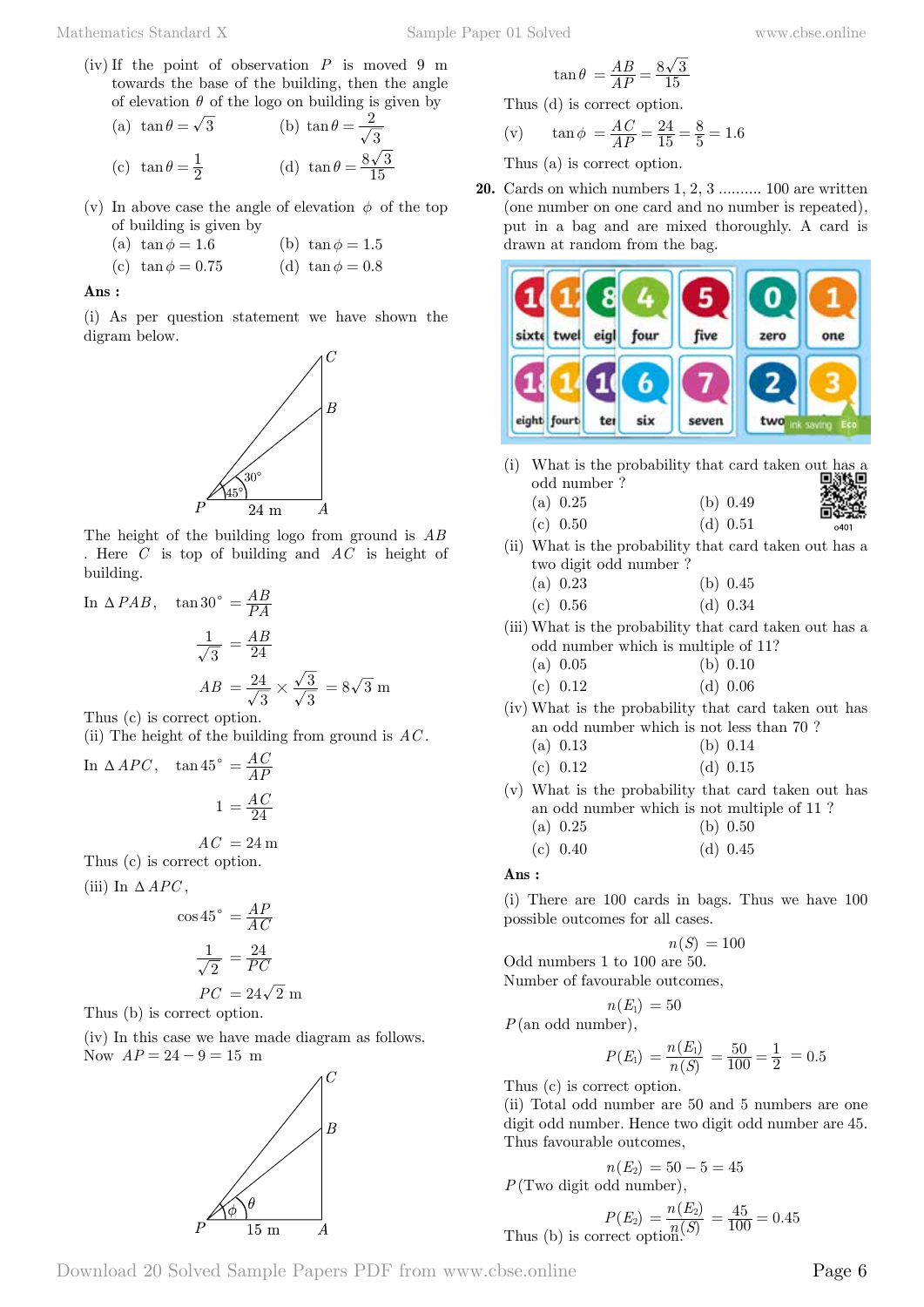(iii) Favourable outcomes are {11, 33, 55, 77, 99}. Number of favourable outcomes is 5. Therefore

$$
n(E_3) = 5
$$
  
 $P(\text{odd number multiple of 11}),$ 

$$
P(E_3) = \frac{n(E_3)}{n(S)} = \frac{5}{100} = 0.05
$$

Thus (a) is correct option. (iv) Favourable outcomes are 71, 73, 75, ......99. Number of favourable outcomes,

$$
n(E_4)=15
$$

*P*(odd number not less than 70).

$$
P(E_4) = \frac{n(E_4)}{n(S)} = \frac{15}{100} = 0.15
$$

Thus (d) is correct option.

(v) Total odd number are 50 and out of which {11, 33, 55, 77, 99} are multiple of 11. Thus  $50 - 5 = 45$ numbers are not multiple of 11.

Therefore  $n(E_5) = 45$ *P*(odd number not multiple of 11),

$$
P(E_5) = \frac{n(E_5)}{n(S)} = \frac{45}{100} = 0.45
$$

Thus (d) is correct option.

# **Part - B**

### **All questions are compulsory. In case of internal choices, attempt anyone.**

**21.** Explain why  $(7 \times 13 \times 11) + 11$  and  $(7 \times 6 \times 5 \times 4 \times 3 \times 2 \times 1) + 3$  are composite numbers.

**Ans :** [Board Term-1 2012, Set-64]

$$
(7 \times 13 \times 11) + 11 = 11 \times (7 \times 13 + 1)
$$
  
= 11 \times (91 + 1)  
= 11 \times 92  
  
Answer 10

and

$$
(7 \times 6 \times 5 \times 4 \times 3 \times 2 \times 1) + 3
$$
  
= 3(7 \times 6 \times 5 \times 4 \times 2 \times 1 + 1)

$$
= 3 \times (1681) = 3 \times 41 \times 41
$$

Since given numbers have more than two prime factors, both number are composite.

**22.** In an equilateral triangle of side 24 cm, find the length of the altitude.

**Ans :** [Board Term-1 2015]

Let  $\triangle ABC$  be an equilateral triangle of side 24 cm and *AD* is altitude which is also a perpendicular bisector of side *BC*. This is shown in figure given below.



Now 
$$
BD = \frac{BC}{2} = \frac{24}{2} = 12 \text{ cm}
$$
  
\n $AB = 24 \text{ cm}$   
\n $AD = \sqrt{AB^2 - BD^2}$   
\n $= \sqrt{(24)^2 - (12)^2}$   
\n $= \sqrt{576 - 144}$   
\n $= \sqrt{432} = 12\sqrt{3}$ 

Thus  $AD = 12\sqrt{3}$  cm.

**23.** If  $A(5,2)$ ,  $B(2, -2)$  and  $C(-2, t)$  are the vertices of a right angled triangle with  $\angle B = 90^{\circ}$ , then find the value of *t*.

**Ans :** [Board Term-2 Delhi 2015]

As per question, triangle is shown below.



Now 
$$
AB^2 = (2-5)^2 + (-2-2)^2 = 9 + 16 = 25
$$
  
\n $BC^2 = (-2-2)^2 + (t+2)^2 = 16 + (t+2)^2$   
\n $AC^2 = (5+2)^2 + (2-t)^2 = 49 + (2-t^2)$   
\nSince  $\triangle ABC$  is a right angled triangle  
\n $AC^2 = AB^2 + BC^2$   
\n $49 + (2-t)^2 = 25 + 16 + (t+2)^2$   
\n $49 + 4 - 4t + t^2 = 41 + t^2 + 4t + 4$   
\n $53 - 4t = 45 + 4t$   
\n $8t = 8$   
\n $t = 1$ 

**24.** If  $\sqrt{3} \sin \theta - \cos \theta = 0$  and  $0^{\circ} < \theta < 90^{\circ}$ , find the value of  $θ$ .

$$
{\rm Ans}:
$$

We ha

$$
\sqrt{3}\sin\theta - \cos\theta = 0 \text{ and } 0^{\circ} < \theta < 90^{\circ}
$$
\n
$$
\sqrt{3}\sin\theta = \cos\theta
$$
\n
$$
\frac{\sin\theta}{\cos\theta} = \frac{1}{\sqrt{3}}
$$
\n
$$
\tan\theta = \frac{1}{\sqrt{3}} = \tan 30^{\circ} \quad \left[\tan\theta = \frac{\sin\theta}{\cos\theta}\right]
$$
\n
$$
\theta = 30^{\circ}
$$

[Boar Term-1, 2012]

回激回

**25.** A solid metallic object is shaped like a double cone as shown in figure. Radius of base of both cones is same but their heights are different. If this cone is immersed in water, find the quantity of water it will displace.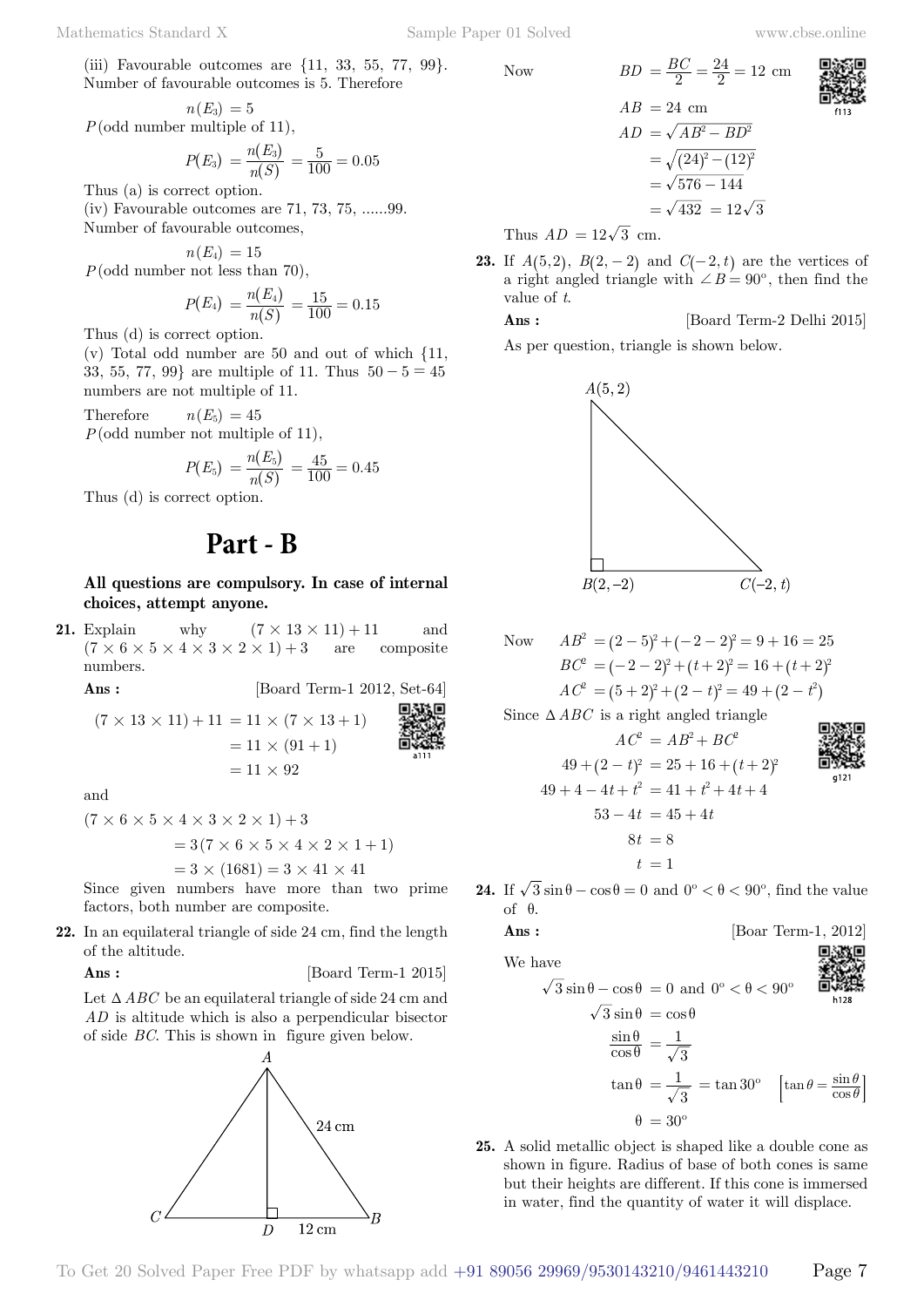

**Ans :** [Board Term-2, 2012]

Volume of the lower cone  $=$   $\frac{1}{3}\pi r^2H$ 

Volume of the upper cone  $=$   $\frac{1}{3}\pi r^2 h$ 

Total volume of both the cones  $=$   $\frac{1}{3}\pi r^2 h + \frac{1}{3}\pi r^2 H$ 

$$
= \frac{1}{3} \pi r^2 (h+H)
$$

The quantity of water displaced will be  $\frac{1}{3}\pi r^2(h+H)$ cube units.

 **o**

Find the number of solid sphere of diameter 6 cm can be made by melting a solid metallic cylinder of height 45 cm and diameter 4 cm.

#### **Ans :** [Board Term-2 Delhi 2014]

Let the number of sphere be *n*. Radius of sphere  $= 3$  cm, Radius of cylinder  $= 2$  cm



Volume of spheres = Volume of cylinder

$$
n \times \frac{4}{3} \pi r^3 = \pi r_1^2 h
$$
  

$$
n \times \frac{4}{3} \times \frac{22}{7} \times (3)^3 = \frac{22}{7} \times (2)^2 \times 45
$$
  

$$
36n = 180
$$
  

$$
n = \frac{180}{36} = 5
$$
  
Number of solid sphere is 5.

**26.** Find the median for the given frequency distribution :

| Class     | 45 | 50 | 55 | 60 | $ 45 - 50 - 55 - 60 - 65 - 70 -$<br>65 | 75 |
|-----------|----|----|----|----|----------------------------------------|----|
| Frequency |    | 2  |    |    |                                        |    |

**Ans :** [Board 2020 OD Basic]

| Class     | Frequency | c.f.           |
|-----------|-----------|----------------|
| $40 - 45$ | 2         | $\overline{2}$ |
| $45 - 50$ | 3         | 5              |
| $50 - 55$ | 8         | 13             |
| 55-60     | 6         | 19             |
| 60-65     | 6         | 25             |
| 65-70     | 3         | 28             |
| 70-75     | 2         | 30             |

| Class   | Frequency                     |  |
|---------|-------------------------------|--|
|         | $N = 30$                      |  |
| We have | $N = 30$ ; $\frac{N}{2} = 15$ |  |

Cumulative frequency just greater than  $\frac{N}{2}$  is 19 and the corresponding class is 55-60. Thus median class is 55-60.

Now  $l = 55, f = 6, F = 13, h = 5$ Median,  $M_d = l + \left(\frac{\frac{N}{2} - F}{f}\right) \times h$  $=55 + (\frac{15 - 13}{6}) \times 5$  $= 55 + \frac{5}{3} = 55 + 1.67$  $= 56.67$ 

 **o**

Find the mean of the following distribution :

| Class     | -5<br>2<br>$\overline{\phantom{a}}$ | $\overline{0}$<br>55 | $55-$<br>70 | 5<br>$100^-$ |
|-----------|-------------------------------------|----------------------|-------------|--------------|
| Frequency | $\Omega$<br>٤J                      |                      |             |              |

**Ans :** [Board 2020 Delhi Basic]

|  |  | Let $a = 62.5$ be assumed mean. |  |
|--|--|---------------------------------|--|

| Class<br>Interval | Frequency  <br>$(f_i)$ | $c.f.$ $x_i$   |                | $U_i = \frac{x-a}{h} \int \int i u_i$ |                     |
|-------------------|------------------------|----------------|----------------|---------------------------------------|---------------------|
| $10-25$           | $\overline{2}$         | $\overline{2}$ | 17.5           | $-3$                                  | $-6$                |
| 25-40             | 3                      | 5              | 32.5           | $-2$                                  | $-6$                |
| $40 - 55$         | 7                      | 12             | 47.5           | $-1$                                  | $-7$                |
| 55-70             | 6                      | 18             | $62.50=$       | $\Omega$                              | $\theta$            |
|                   |                        |                | $\mathfrak{a}$ |                                       |                     |
| 70-85             | 6                      | 24             | 77.5           | 1                                     | 6                   |
| 85-100            | 6                      | 30             | 92.5           | $\overline{2}$                        | 12                  |
|                   | $\sum f_i = 30$        |                |                |                                       | $\sum f_i u_i = -1$ |

Mean,  $\overline{x} = a + \frac{\sum f_i u_i}{\sum f_i} \times h$  $= 62.5 + \frac{-1}{30} \times 15$ 



 $n16$ 

$$
= 62.5 - \frac{1}{2} = 62.5 - 0.5 = 62
$$

**27.** Given that  $\sqrt{2}$  is irrational, prove that  $(5 + 3\sqrt{2})$  is an irrational number.

**Ans :** [Board 2018]

Assume that  $(5+3\sqrt{2})$  is a rational number. Therefore, we can write it in the form of  $\frac{p}{q}$  where *p* and *q* are co-prime integers and  $q \neq 0$ .

Now 
$$
5+3\sqrt{2} = \frac{p}{q}
$$

where  $q \neq 0$  and p and q are integers. Rewriting the above expression as,

$$
3\sqrt{2} = \frac{p}{q} - 5
$$

$$
\sqrt{2} = \frac{p - 5q}{3q}
$$

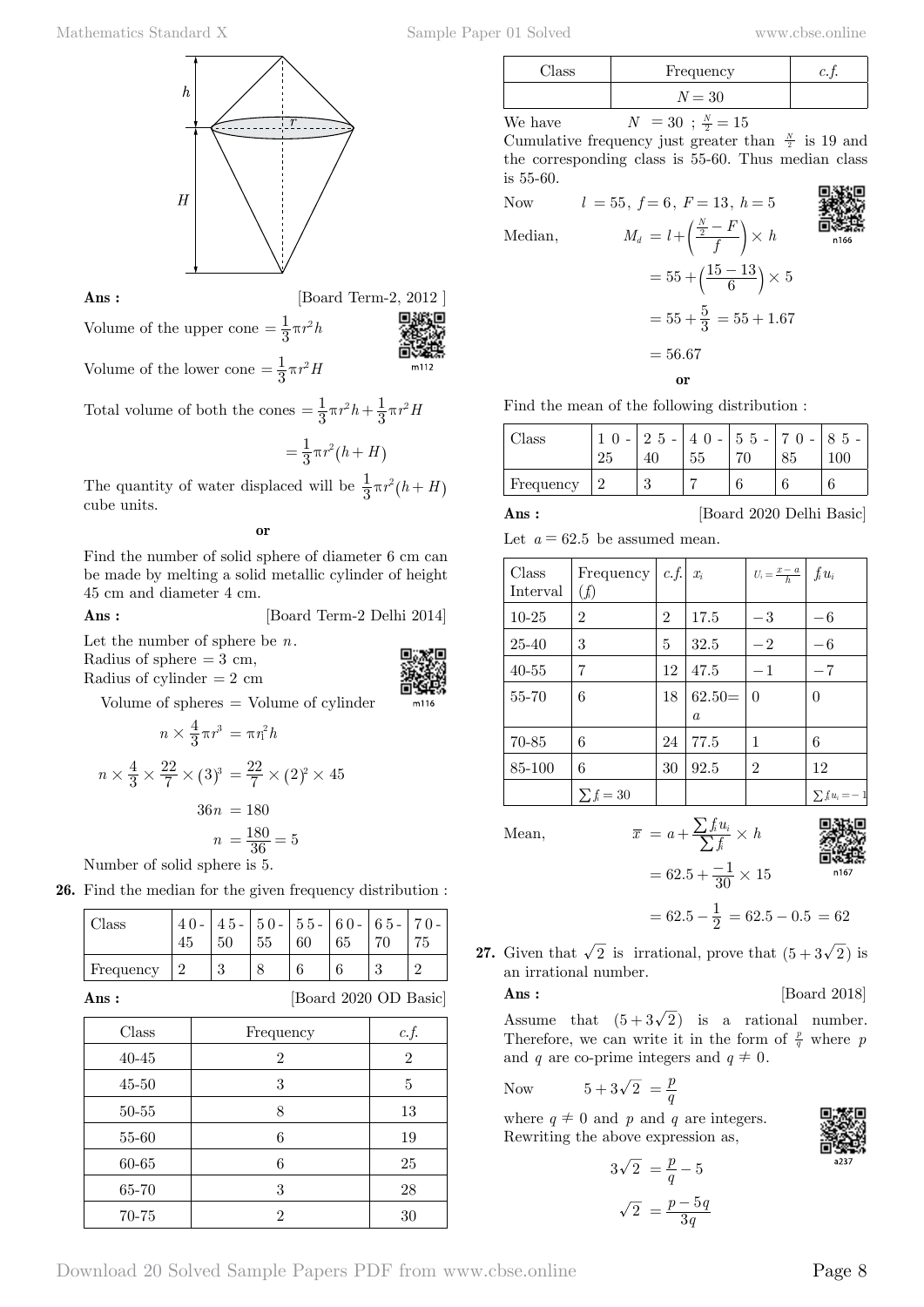Here  $\frac{p-5q}{3q}$  is rational because *p* and *q* are co-prime integers, thus  $\sqrt{2}$  should be a rational number. But  $\sqrt{2}$  is irrational. This contradicts the given fact that  $\sqrt{2}$  is irrational. Hence  $(5 + 3\sqrt{2})$  is an irrational number.

**28.** A part of monthly hostel charge is fixed and the remaining depends on the number of days one has taken food in the mess. When Swati takes food for 20 days, she has to pay Rs. 3,000 as hostel charges whereas Mansi who takes food for 25 days Rs. 3,500 as hostel charges. Find the fixed charges and the cost of food per day.

**Ans :** [Board Term-1 2016, 2015]

Let fixed charge be *x* and per day food cost be *y*

$$
x + 20y = 3000 \qquad \qquad ...(1)
$$

$$
x + 25y = 3500 \qquad \qquad ...(2)
$$

Subtracting  $(1)$  from  $(2)$  we have

 $5y = 500 \Rightarrow y = 100$ Substituting this value of *y* in (1), we get



$$
x + 20(100) = 3000
$$

$$
x = 1000
$$

Thus  $x = 1000$  and  $y = 100$ 

Fixed charge and cost of food per day are Rs. 1,000 and Rs. 100.

**29.** Divide 56 in four parts in AP such that the ratio of the product of their extremes  $(1^{st}$  and  $4^{rd}$ ) to the product of means  $(2^{nd}$  and  $3^{rd}$ ) is 5:6.

**Ans :** [Board Term-2 Foreign 2016]

Let the four numbers be  $a - 3d$ ,  $a - d$ ,  $a + d$ ,  $a + 3d$ Now  $a - 3d + a - d + a + d + a + 3d = 56$ 

$$
4a = 56 \Rightarrow a = 14
$$

Hence numbers are  $14 - 3d$ ,  $14 - d$ ,  $14 + d$ ,  $14 + 3d$ 

Now, according to question, we have

$$
\frac{(14-3d)(14+3d)}{(14-d)(14+d)} = \frac{5}{6}
$$
\n
$$
\frac{196-9d^2}{196-d^2} = \frac{5}{6}
$$
\n
$$
6(196-9d^2) = 5(196-d^2)
$$
\n
$$
6 \times 196 - 54d^2 = 5 \times 196 - 5d^2
$$
\n
$$
(6-5) \times 196 = 49d^2
$$
\n
$$
d^2 = \frac{196}{49} = 4
$$
\n
$$
d = \pm 2
$$
\nThus numbers are\n
$$
a - 3d = 14 - 3 \times 2 = 8
$$
\n
$$
a - d = 14 - 2 = 12
$$
\n
$$
a + d = 14 + 2 = 16
$$
\n
$$
a + 3d = 14 + 3 \times 2 = 20
$$
\nThus required AP is 8.12.16.20.

 **o**

The sum of *n* terms of an AP is  $3n^2 + 5n$ . Find the AP Hence find its 15*th* term.

**Ans :** [Board Term-2 2013, 2012] Let the first term be *a* , common difference be *d* , *n*th term be  $a_n$  and sum of *n* term be  $S_n$ 

Now 
$$
S_n = 3n^2 + 5n
$$
  
\n $S_{n-1} = 3(n-1)^2 + 5(n-1)$   
\n**1**  
\n**1**  
\n**2**  
\n**3**  
\n**4**  
\n**5**  
\n**6**  
\n**8**  
\n**9**  
\n**1**  
\n**1**  
\n**1**  
\n**1**  
\n**1**  
\n**1**  
\n**1**  
\n**1**  
\n**1**  
\n**1**  
\n**1**  
\n**1**  
\n**1**  
\n**1**  
\n**1**  
\n**1**  
\n**1**  
\n**1**  
\n**1**  
\n**1**  
\n**1**  
\n**1**  
\n**1**  
\n**1**  
\n**1**  
\n**1**  
\n**1**  
\n**1**  
\n**1**  
\n**1**  
\n**1**  
\n**1**  
\n**1**  
\n**1**  
\n**1**  
\n**1**  
\n**1**  
\n**1**  
\n**1**  
\n**1**  
\n**1**  
\n**1**  
\n**1**  
\n**1**  
\n**1**  
\n**1**  
\n**1**  
\n**1**  
\n**1**  
\n**1**  
\n**1**  
\n**1**  
\n**1**  
\n**1**  
\n**1**  
\n**1**  
\n**1**  
\n**1**  
\n**1**  
\n**1**  
\n**1**  
\n**1**  
\n**1**  
\n**1**  
\n**1**  
\n**1**  
\n**1**  
\n**1**  
\n**1**  
\n**1**  
\n**1**

$$
= 3(n2+1-2n)+5n-5
$$
  

$$
= 3n2+3-6n+5n-5
$$
  

$$
= 3n2-n-2
$$
  

$$
an = Sn-Sn-1
$$
  

$$
= 3n2+5n-(3n2-n-2)
$$
  

$$
= 6n+2
$$

Thus AP is 8, 14, 20, .......

Now 
$$
a_{15} = a + 14d = 8 + 14(6) = 92
$$

**30.** If the diagonals of a quadrilateral divide each other proportionally, prove that it is a trapezium.

**Ans :** [Board Term-1 2011]

同样物同

As per given condition we have drawn quadrilateral *ABCD*, as shown below.



|                                                      | We have drawn $EO  AB$ on $DA$ .          |                   |
|------------------------------------------------------|-------------------------------------------|-------------------|
|                                                      | In quadrilateral <i>ABCD</i> , we have    |                   |
|                                                      | $\frac{AO}{BO} = \frac{CO}{DO}$           |                   |
|                                                      | $\frac{AO}{CO} = \frac{BO}{DO}$           | (1)               |
| In $\triangle ABD$ , EO    AB                        |                                           |                   |
| By BPT we have                                       |                                           |                   |
|                                                      | $\frac{AE}{ED} = \frac{BO}{DO}$           | (2)               |
|                                                      | From equation $(1)$ and $(2)$ , we get    |                   |
|                                                      | $\frac{AE}{ED} = \frac{AO}{CO}$           |                   |
| In $\triangle ADC$ , $\frac{AE}{ED} = \frac{AO}{CO}$ |                                           |                   |
|                                                      | $EO \parallel DC$                         | (Converse of BPT) |
|                                                      | $EO \parallel AB$                         | (Construction)    |
|                                                      | $AB \parallel DC$                         |                   |
|                                                      | Thus in quadrilateral <i>ABCD</i> we have |                   |

*AB AB CD*

Thus *ABCD* is a trapezium. Hence Proved

$$
\mathbf{0}
$$

In the given figure, *P* and *Q* are the points on the sides  $AB$  and  $AC$  respectively of  $\triangle ABC$ , such that  $AP = 3.5$ cm,  $PB = 7$  cm,  $AQ = 3$  cm and  $QC = 6$  cm. If *PQ* = 4 5. cm, find *BC*.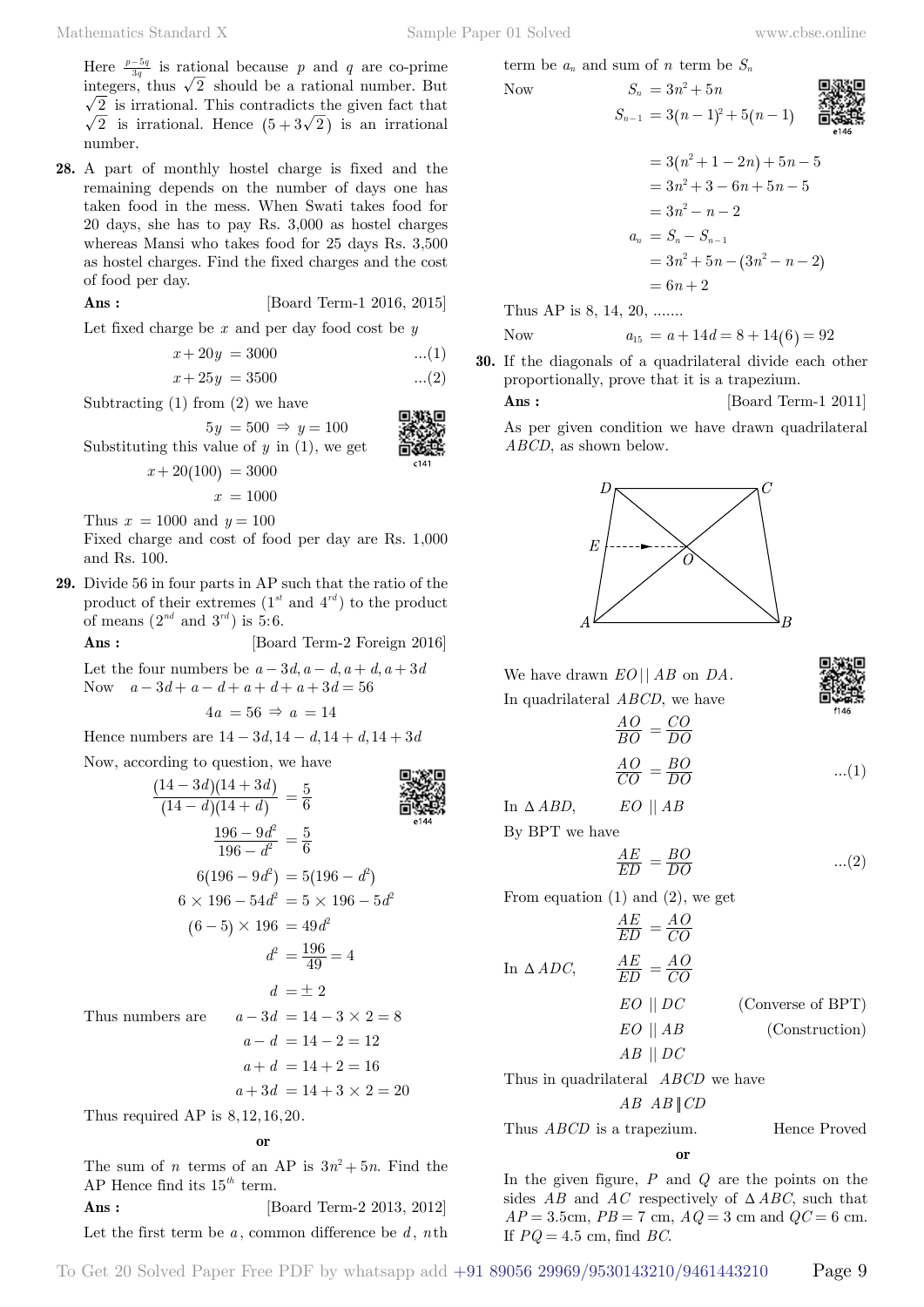

**Ans :** [Board Term-1 2011]

We have redrawn the given figure as below.



. . 10.5  $3.5$  $=\frac{3.5}{10.5}=\frac{1}{3}$ 

We have



and *AC AQ*

In  $\triangle ABC$ , *AP*  $=\frac{AQ}{AC}$  and  $\angle A$  is common.

9 3  $=\frac{3}{9}=\frac{1}{3}$ 

*AP*

Thus due to SAS we have

$$
\Delta APQ \sim \Delta ABC
$$

$$
\frac{AP}{AB} = \frac{PQ}{BC}
$$

$$
\frac{1}{3} = \frac{4.5}{BC}
$$

$$
BC = 13.5
$$
 cm.

**31.** Prove that :  $\frac{\cos A}{1 - \tan A} + \frac{\sin A}{1 - \cot A} = \sin A + \cos A$ .  $\frac{A}{\tan A} + \frac{\sin A}{1 - \cot A} = \sin A + \cos A$  $\frac{\cos A}{1-\tan A} + \frac{\sin A}{1-\cot A} = \sin A + \cos A$ 

$$
Ans: \qquad \qquad [\text{Board Term-1 2013, 2011}]
$$

LHS = 
$$
\frac{\cos A}{1 - \tan A} + \frac{\sin A}{1 - \cot A}
$$
  
\n= 
$$
\frac{\cos A}{1 - (\frac{\sin A}{\cos A})} + \frac{\sin A}{1 - (\frac{\cos A}{\sin A})}
$$
  
\n= 
$$
\frac{\cos^2 A}{\cos A - \sin A} + \frac{\sin^2 A}{\sin A - \cos A}
$$
  
\n= 
$$
\frac{\cos^2 A}{\cos A - \sin A} - \frac{\sin^2 A}{\cos A - \sin A}
$$
  
\n= 
$$
\frac{\cos^2 A - \sin^2 A}{\cos A - \sin A}
$$
  
\n= 
$$
\frac{(\cos A - \sin A)(\cos A + \sin A)}{(\cos A - \sin A)}
$$
  
\n= 
$$
\cos A + \sin A
$$
  
\n= 
$$
\sin A + \cos A
$$
  
\n= RHS \tHence proved.

**32.** In the given figure *PQ* is chord of length 6 cm of the circle of radius 6 cm. *TP* and *TQ* are tangents to the circle at points *P* and *Q* respectively. Find  $\angle PTQ$ .



**Ans :** [Board Term-2 Delhi 2016]

We have  $PQ = 6$  cm,  $OP = OQ = 6$  cm

Since  $PQ = OP = OQ$ , triangle  $\triangle PQO$  is an equilateral triangle.

Thus  $\angle POQ = 60^{\circ}$ 

Now we know that  $\angle POQ$  and  $\angle PTQ$  are supplementary angle,

 $= 180^{\circ} - 60^{\circ} = 120^{\circ}$ 

$$
\angle POQ + \angle PTQ = 180^{\circ}
$$

$$
\angle PTQ = 180^{\circ} - \angle POQ
$$



Thus  $\angle PTQ = 120^\circ$ 

**33.** Draw a line segment *AB* of length 7 cm. Taking *A* as centre, draw a circle of radius 3 cm and taking *B* as center, draw another circle of radius 2 cm. Construct tangents to each circle from the centre of the other circle.

#### **Ans :** [Board Term-2 Delhi 2015]

### **Steps of Construction :**

- 1. Draw a line segment *AB* of 7 cm.
- 2. Taking *A* and *B* as centre draw two circle of 3 cm and 2 cm radius respectively.
- 3. Bisect the line *AB* . Let mid-point of *AB* be *C* .
- 4. Taking *C* as centre draw a circle of radius *AC* with intersects the two circles at point  $P$ ,  $Q, R$ and *S* .
- 5. Join *BP*, *BQ*, *AS* and *AR*. *BP*, *BQ* and *AR*, *AS* are the required tangents.



**34.** Solve for  $x: \left(\frac{2x}{x-5}\right)^2 + \left(\frac{2x}{x-5}\right) - 24 = 0$ , *x*  $\left(\frac{2x}{x-5}\right)^2 + \left(\frac{2x}{x-5}\right) - 24 = 0, x$  $\left(\frac{2x}{x-5}\right)^2 + \left(\frac{2x}{x-5}\right) - 24 = 0, x \neq 5$ **Ans :** [Board Term-2 2016]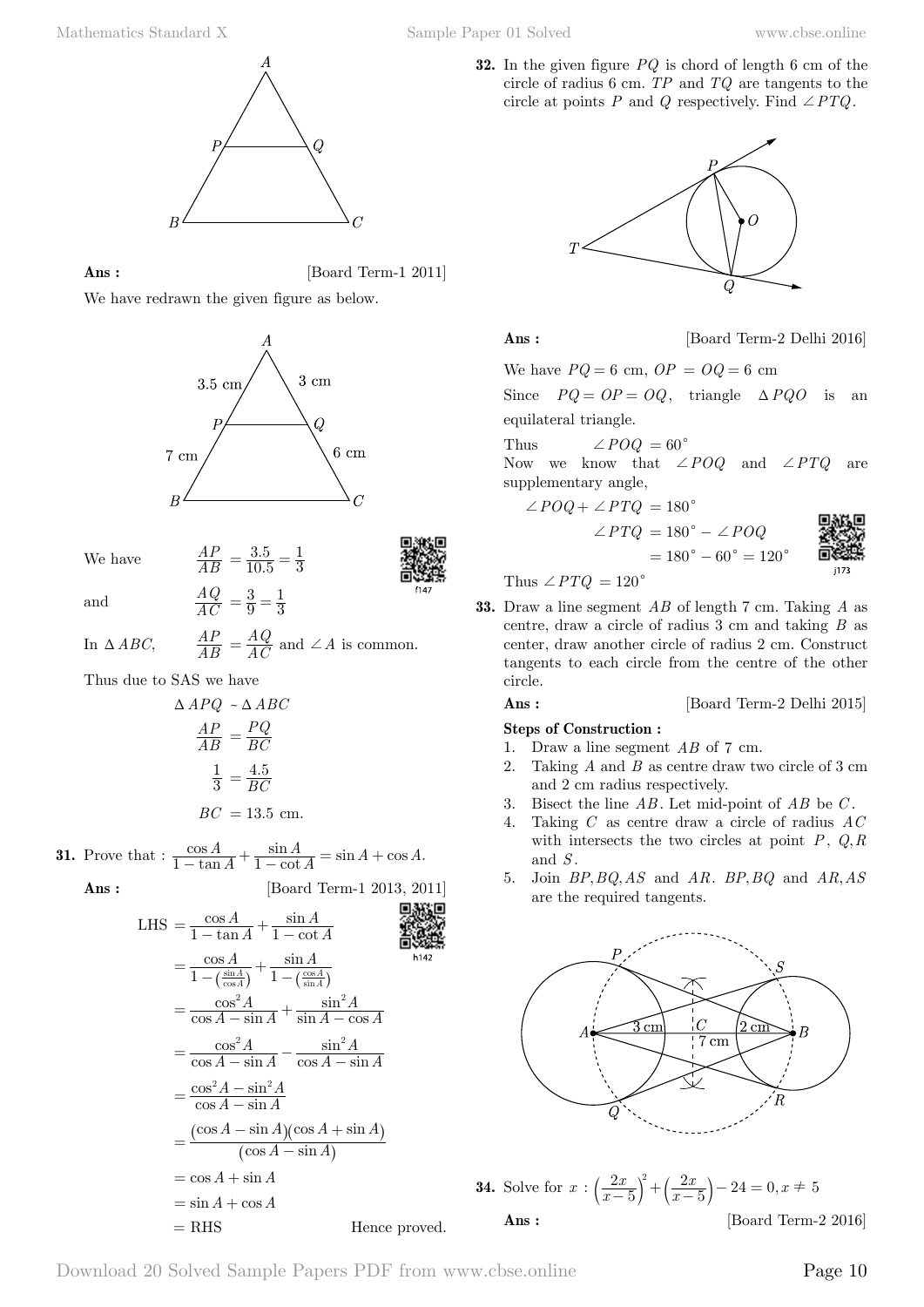$$
(y+8)(y-3) = 0
$$
  
y = 3, -8

Taking  $y = 3$  we have

$$
\frac{2x}{x-5} = 3
$$

 $2x = 3x - 15 \Rightarrow x = 15$ Taking  $y = -8$  we have

we  
\n
$$
\frac{2x}{x-5} = -8
$$
\n
$$
2x = -8x + 40
$$
\n
$$
10x = 40 \Rightarrow x = 4
$$

Hence,  $x = 15,4$ 

**35.** In the given figure, *O* is the centre of the circle with  $AC = 24$  cm,  $AB = 7$  cm and  $\angle BOD = 90^\circ$ . Find the area of the shaded region.



#### **Ans :**

We have redrawn the given figure as shown below.





$$
BC2 = AC2 + AB2
$$
  
= 24<sup>2</sup> + 7<sup>2</sup>  
= 576 + 49 = 625  
Thus,  $BC = 25$  cm which is a

Thus  $BC = 25$  cm which is diameter. Now radius is  $\frac{25}{2}$  or 12.5 cm.

Area of shaded region,

= area of semicircle +  
area of quadrant – area of 
$$
\Delta \textit{ACB}
$$

$$
= \frac{1}{2}\pi r^2 + \frac{1}{4}\pi r^2 - \frac{1}{2} \times AB \times AC
$$

$$
= \frac{3}{4}\pi r^2 - \frac{1}{2} \times 7 \times 24
$$

$$
= \frac{3}{4} \times \frac{22}{7} \times \frac{625}{4} - 7 \times 12
$$

$$
= 368.3035 - 84 = 284.3
$$
 cm<sup>2</sup>

Thus area of shaded region  $= 284.3035$  cm<sup>2</sup>

# 14/138

**36.** The median of the following data is 525. Find the values of  $x$  and  $y$ , if total frequency is  $100$ :

| Class     | Frequency        |
|-----------|------------------|
| $0 - 100$ | 2                |
| 100-200   | 5                |
| 200-300   | $\boldsymbol{x}$ |
| 300-400   | 12               |
| 400-500   | 17               |
| 500-600   | 20               |
| 600-700   | $\boldsymbol{y}$ |
| 700-800   | 9                |
| 800-900   | 7                |
| 900-1000  | 4                |



 **Ans :** [Board 2020 Delhi OD STD]

We prepare cumulative frequency table as given below.

| Class Interval | Frequency $(f)$  | Cumulative<br>frequency $c.f.$ |
|----------------|------------------|--------------------------------|
| $0 - 100$      | 2                | $\mathcal{D}_{\mathcal{L}}$    |
| 100-200        | 5                | 7                              |
| 200-300        | $\mathcal{X}$    | $7 + x$                        |
| 300-400        | 12               | $19+x$                         |
| 400-500        | 17               | $36 + x$                       |
| 500-600        | 20               | $56 + x$                       |
| 600-700        | $\boldsymbol{y}$ | $56 + x + y$                   |
| 700-800        | 9                | $65 + x + y$                   |
| 800-900        | 7                | $72 + x + y$                   |
| 900-1000       | 4                | $76 + x + y$                   |
|                | $N = 100$        |                                |

From table we have

$$
76 + x + y = 100
$$

$$
x + y = 100 - 76 = 24 \quad \dots(1)
$$

Here median is  $525$  which lies between class  $500 - 600$ . Thus median class is 500-600.

Median, *<sup>M</sup><sup>d</sup> <sup>l</sup> <sup>f</sup>*

$$
M_{d} = l + \left(\frac{\frac{N}{2} - F}{f}\right)h
$$
  
\n
$$
525 = 500 + \left[\frac{\frac{100}{2} - (36 + x)}{20}\right] \times 100
$$
  
\n
$$
25 = (50 - 36 - x)5
$$
  
\n
$$
14 - x = \frac{25}{5} = 5
$$

首張殿 n238

 $x = 14 - 5 = 9$ Substituting the value of  $x$  is equation  $(1)$ , we get